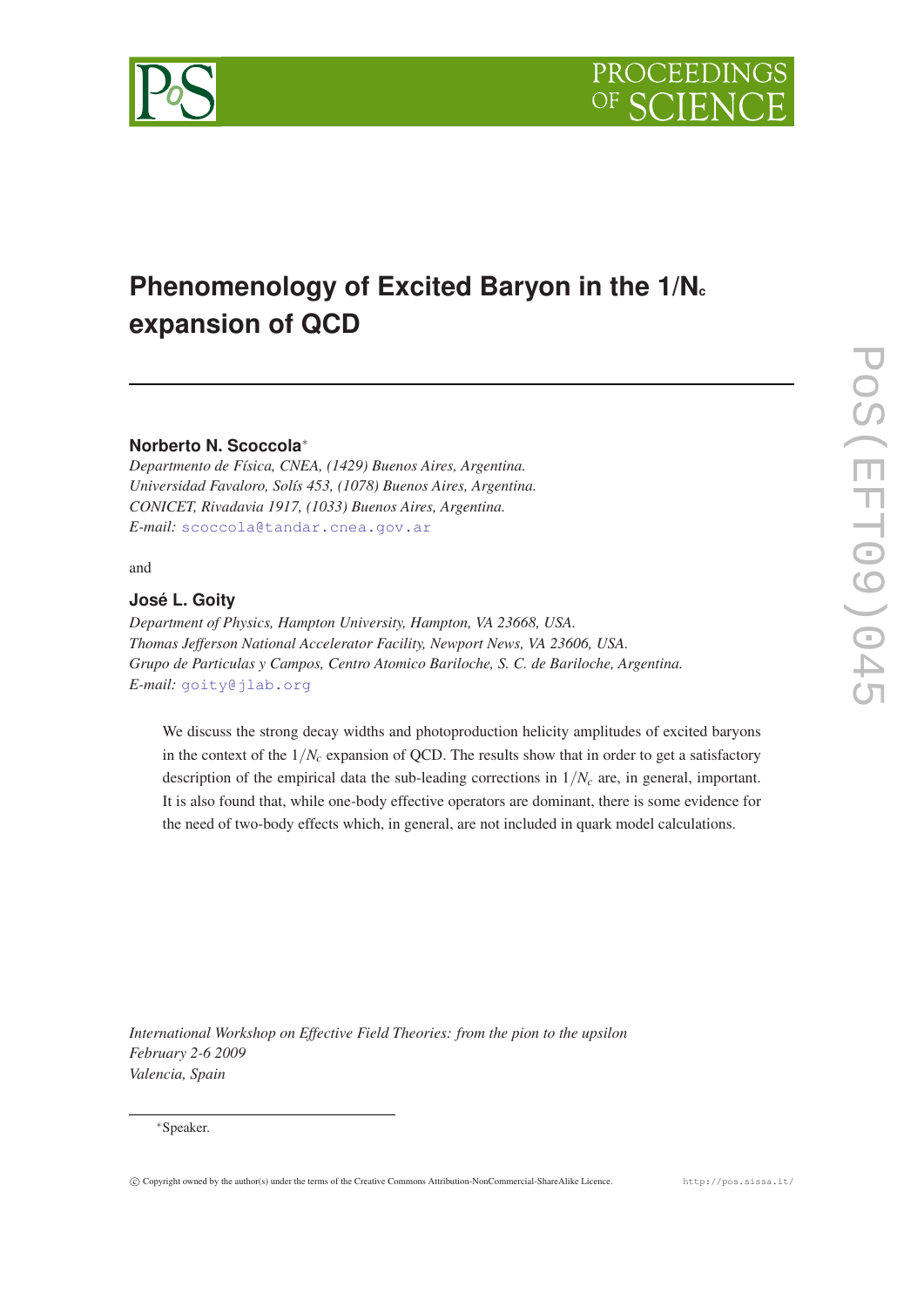## <span id="page-1-0"></span>1. Introduction

The  $1/N_c$  expansion of QCD [\[1\]](#page-6-0) has proven to be a useful and systematic framework for the analysis of various baryon properties. This is mostly due to the existence of a contracted spinflavor symmetry in the large  $N_c$  limit[[2](#page-6-0), [3](#page-6-0)]. Although the larger symmetry  $O(3) \times SU(2N_f)$  is not an exact symmetry in the excited baryon sector<sup>[\[4\]](#page-6-0)</sup>, its  $N_c^0$  breaking is small as several analyses of the baryon spectrum have shown $[5, 6, 7]$  $[5, 6, 7]$  $[5, 6, 7]$  $[5, 6, 7]$  $[5, 6, 7]$  $[5, 6, 7]$  $[5, 6, 7]$ , and is therefore very useful to set the framework of the  $1/N_c$  expansion. Here we report on the application of this approach to the study of the strong decays and the photoproduction amplitudes of the low-lying excited non-strange baryons.

#### 2. Strong decays

The strong  $\ell_P$  partial wave decay width of a resonance with total angular momentum, spin and isospin  $J^*$ ,  $S^*$ ,  $I^*$ , respectively, into a ground state baryon with quantum numbers  $J, I$  and a pseudo-scalar meson with isospin *I<sup>P</sup>* can be expressed as

$$
\Gamma^{[\ell_P, I_P]} = \frac{k_P}{8\pi^2} \frac{M_B}{M_B^*} \frac{|B(\ell_P, I_P, J, I, J^*, I^*, S^*)|^2}{(2J^* + 1)(2I^* + 1)},
$$
\n(2.1)

where  $B(\ell_P, I_P, J, I, J^*, I^*, S^*)$  are the reduced matrix elements (RME's) of the baryonic operator. Such operator admits an expansion in  $1/N_c$  that has the general form[[8](#page-6-0), [9\]](#page-6-0)

$$
B_{[\mu,\alpha]}^{[\ell_P,I_P]} = \left(\frac{k_P}{\Lambda}\right)^{\ell_P} \sum_{q,j} C_q^{[\ell_P,I_P]} \left(\xi^{(\ell)} \mathcal{G}_q^{[j,I_P]}\right)_{[\mu,\alpha]}^{[\ell_P,I_P]} \tag{2.2}
$$

The factor  $(k_P/\Lambda)^{\ell_P}$  is included to take into account the chief meson momentum dependence of the partial wave, where the scale  $\Lambda$  is arbitrary, and is taken to be equal to 200 MeV. The operator  $\xi^{(\ell)}$  drives the transition from the  $(2\ell + 1)$ -plet to the singlet  $O(3)$  state. The operators  $\mathscr G$  give transitions within the spin-flavor representations in which the excited and GS baryons reside. They can be written as products of the generators of the spin-flavor algebra acting on the excited quark state  $\lambda = s_i, t_a, g_{ia}$  and on the core  $\Lambda_c = (S_c)_i, (T_c)_a, (G_c)_{ia}$ . The dynamics of the decays is encoded in the effective dimensionless coefficients  $C_q^{[\ell_P,I_P]}$ . Here, they are obtained by fitting the available empirical decay widths[\[10](#page-6-0)].

In the case of the baryons belonging to the  $[70, 1<sup>-</sup>]$ -plet, we have two extra unknown parameters: the mixing angles  $\theta_{2J}$  between the two sets of excited nucleon states  $N_J^*$ , where  $J = 1/2, 3/2$ . The corresponding operators and results of the fits for the non-strange members of such multiplet are given in Table [1](#page-2-0). Details of the calculation can be found in Ref.[\[8](#page-6-0)]. We observe that the leading order (LO) fit already provides a reasonable description of the decay widths in the sense that it gives a  $\chi^2$  per degree of freedom  $\chi^2_{\text{dof}} = 1.5$ . The next-to-leading (NLO) corrections play some role in improving the results, although the corresponding coefficients are not well determined due to the large error bars in the empirical widths. In any event, a clear dominance of the one-body operators is observed. Note that to NLO, although no degeneracy appears in  $\theta_1$ , there is an *almost* two-fold ambiguity in  $\theta_3$ .

The analysis of the strong decays corresponding to the positive parity resonances can be carried out in a similar fashion. Details are given in Ref.[[9](#page-6-0)]. In the case of the non-strange members of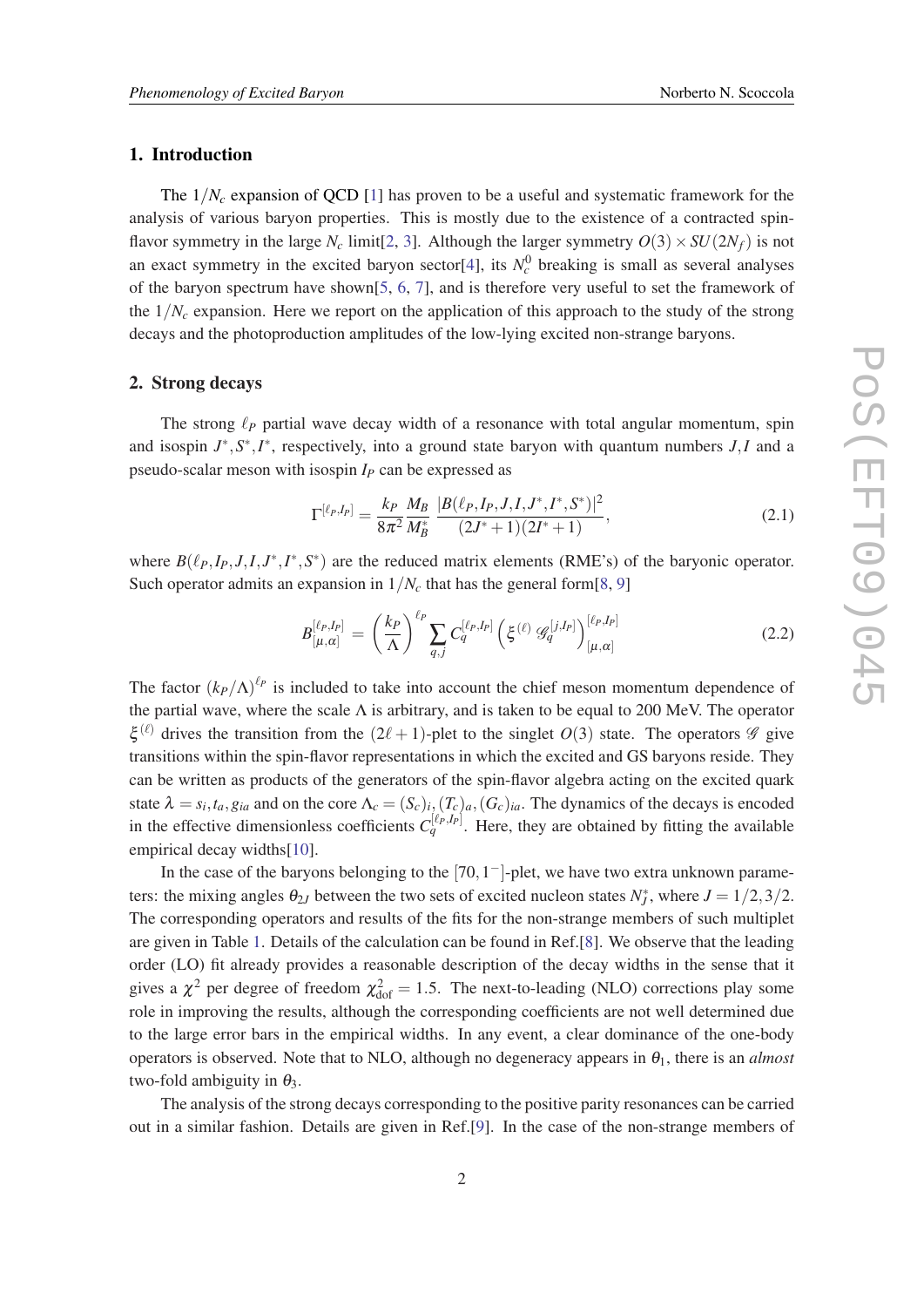<span id="page-2-0"></span>Table 1: Operators and fit parameters for strong decays of non-strange  $[70,1^-]$  excited states. LO: There is a two-fold ambiguity for the angle  $\theta_1$ . For  $\theta_3$  there is an *almost* two-fold ambiguity which leads to two slightly different values of  $C_6^{[2,1]}$  $6<sup>{[2,1]}</sup>$ . NLO: Due to lack of empirical data, three-body operators and the subleading operator for  $\eta$  emission are not included. No degeneracy in  $\theta_1$  but *almost* two-fold ambiguity in  $\theta_3$ . Values of coefficients which differ in the corresponding fits are indicated in parenthesis.

| Operator                                                                        | Fit parameters             |                               |  |
|---------------------------------------------------------------------------------|----------------------------|-------------------------------|--|
|                                                                                 | LO                         | <b>NLO</b>                    |  |
| $(\xi^{(1)}g)^{[0,1]}$                                                          | $31 \pm 3$                 | $23 \pm 3$                    |  |
| $\frac{1}{N_c}\,\left(\xi^{(1)}\,(s\,T_c)^{[1,1]}\right)^{[0,1]}$               | $(7.4, 32.5) \pm (27, 41)$ |                               |  |
| $\frac{1}{N_c} \left( \xi^{(1)} (t S_c)^{[1,1]} \right)^{[0,1]}$                |                            | $(20.7, 26.8) \pm (12, 14)$   |  |
| $\frac{1}{N_c}$ $\left(\xi^{(1)}(g S_c)^{[1,1]}\right)^{[0,1]}$                 |                            | $(-26.3, -66.8) \pm (39, 65)$ |  |
| $\left(\xi^{(1)}g\right)_{[i,d]}^{[2,1]}$                                       | $4.6 \pm 0.5$              | $3.4 \pm 0.3$                 |  |
| $\frac{1}{N_c}$ $\left(\xi^{(1)}(s T_c)^{[1,1]}\right)^{[2,1]}$                 |                            | $-4.5 \pm 2.4$                |  |
| $\frac{1}{N_c}$ $(\xi^{(1)} (t S_c)^{[1,1]})^{[2,1]}$                           |                            | $(-0.01, 0.08) \pm 2$         |  |
| $\frac{1}{N_c} \left( \xi^{(1)} \left( g \ S_c \right)^{[1,1]} \right)^{[2,1]}$ |                            | $5.7 \pm 4.0$                 |  |
| $\frac{1}{N_c} \left( \xi^{(1)}(g S_c)^{[2,1]}\right)^{[2,1]}$                  |                            | $3.0 \pm 2.2$                 |  |
| $\frac{1}{N_c}$ $\left(\xi^{(1)}(s G_c)^{[2,1]}\right)^{[2,1]}$                 | $(-1.86, -2.25) \pm 0.4$   | $-1.73 \pm 0.26$              |  |
| $(\xi^{(1)} s)^{[0,0]}$                                                         | $11 \pm 4$                 | $17 \pm 4$                    |  |
| $\theta_1$                                                                      | $1.56 \pm 0.15$            | $0.39 \pm 0.11$               |  |
|                                                                                 | $0.35 \pm 0.14$            |                               |  |
| $\theta_3$                                                                      | $(3.00, 2.44) \pm 0.07$    | $(2.82, 2.38) \pm 0.11$       |  |
| $\chi^2_{\rm dof}$                                                              | 1.5                        | 0.9                           |  |

the  $[56', 0^+]$ -plet the LO fit turns out to be rather poor. In fact, NLO operators are essential for improving the ratio between the two  $N(1440)$  decay widths. Concerning the non-strange resonances belonging to the  $[56,2^+]$ -plet we find that for the P wave decays the LO analysis already provides an excellent fit while for the F wave decays, even at NLO, the only way to get a reasonably good result is by removing the  $\pi\Delta$  decay of the N(1680) from the fit.

## 3. Photoproduction amplitudes

The helicity amplitudes of interest are defined in the standard form[[10\]](#page-6-0)

$$
A_{\delta} = -\sqrt{\frac{2\pi\alpha}{\omega}} \eta(B^*) \langle B^*, \delta \mid \vec{\varepsilon}_{+1} \cdot \vec{J}(\omega \hat{z}) \mid N, \delta - 1 \rangle, \tag{3.1}
$$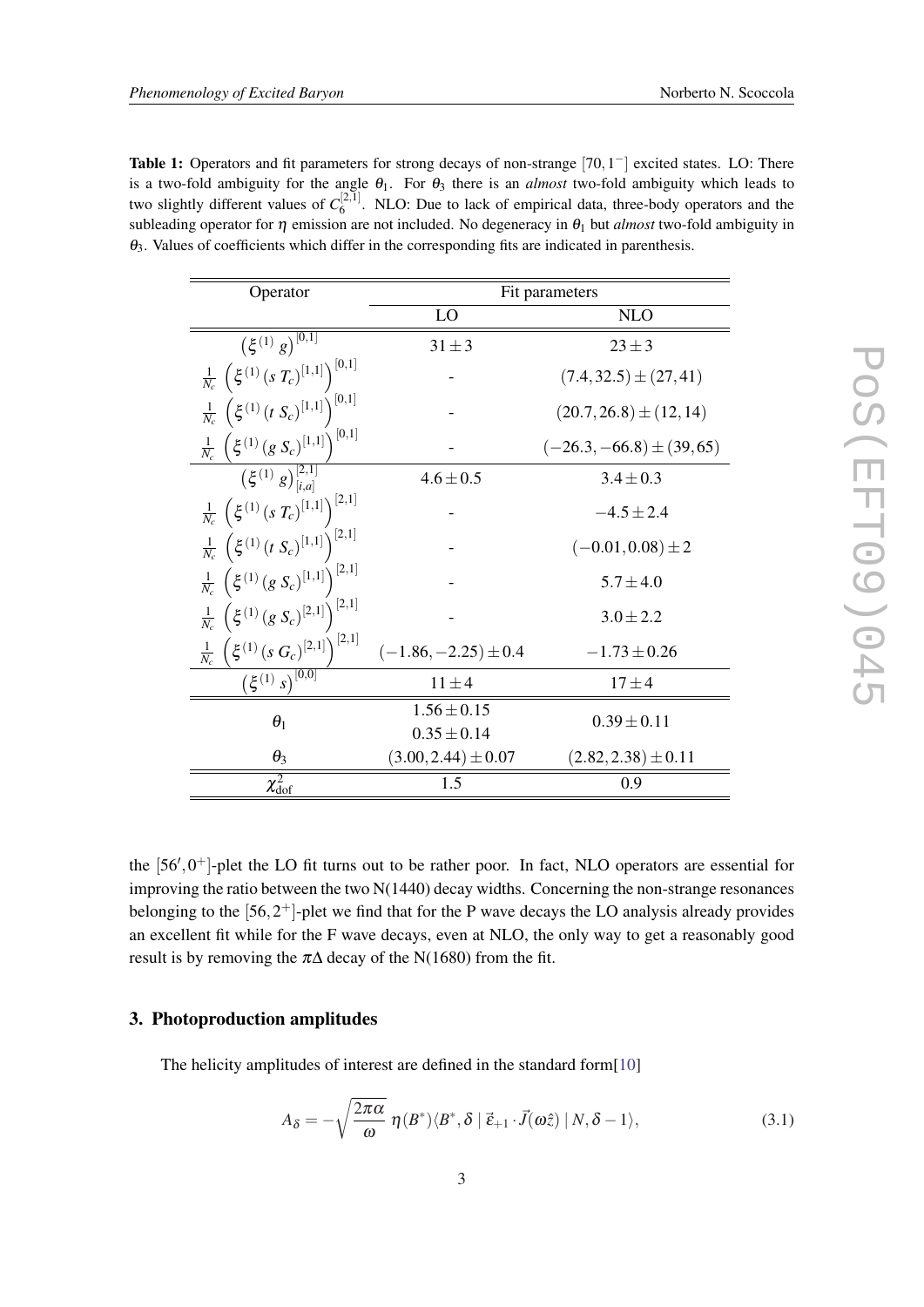where  $\delta = 1/2$  or  $3/2$  is the helicity defined along the  $\hat{z}$ -axis, which coincides with the photon momentum,  $\vec{\epsilon}_{+1}$  is the photon's polarization vector for helicity  $+1$ ,  $\alpha$  is the fine-structure constant, and *N* and  $B^*$  denote, respectively, the initial nucleon and the excited baryon. A sign factor  $\eta(B^*)$ from the strong amplitude for  $\pi N \to B^*$  is included. The electromagnetic current  $\vec{J}$  can be represented as a linear combination of effective current operators which have the most general form  $\left(k_\gamma^{[L']}\mathcal{B}^{[L]}\right)^{[1]}$  where the upper scripts display the angular momentum and isospin, and throughout the neutral component, i.e.  $I_3 = 0$ , is taken.  $k_{\gamma}^{[L']}$  $\gamma^{\mu}$  is an irreducible tensor built with the photon momentum, chosen here to be a spherical harmonic, and  $\mathscr{B}^{[LI]} = (\xi^{(\ell)} \mathscr{G}^{[\ell'I]})^{[LI]}$  are operators where, as in Sec.[2](#page-1-0),  $\xi^{(\ell)}$  is the  $O(3)$  tensor and  $\mathscr{G}^{[\ell']}$  is a spin-flavor tensor operator with  $I = 0$  or 1, which can be expressed in terms of products of the generators of spin-flavor algebra acting either on the excited quark or the *N<sup>c</sup>* −1 quark core. Since there is a one to one correspondence between *L* and the multipole to which an operator  $\mathcal{B}^{[L]}$  contributes to, we denote them accordingly, e.g.,  $EL_n^S$  is the *n th EL* isoscalar operator. The bases of operators are given in Table [2](#page-5-0) for the non-strange members of negative parity multiplet  $[70, 1<sup>-</sup>]$ . The E- and M-multipole components of a given helicity amplitude of isospin *I* can be expressed in terms of the RME of the operators  $\mathscr{B}^{[L]}$  as follows

$$
A_{\delta}^{X^{[LI]}}(I_3, J^*I^*) = \frac{(-1)^{J^*+I^*+I+1} w_X(L) \eta(B^*)}{\sqrt{(2J^*+1)(2I^*+1)}} \sqrt{\frac{3\alpha N_c}{4\omega}} \langle L, 1; \frac{1}{2}, \delta - 1 | J^*, \delta \rangle \langle I, 0; \frac{1}{2}, I_3 | I^*, I_3 \rangle
$$
  
 
$$
\times \sum_{n} g_{n,X}^{[LI]}(\omega) \langle J^*I^* || \mathcal{B}_n^{[LI]} || \frac{1}{2} \rangle \tag{3.2}
$$

where  $X = M(E)$  and  $w_X(L) = 1 \left( \sqrt{(L+1)/(2L+1)} \right)$  with  $(-1)^L \pi_{ex}$  = negative (positive). Here,  $\pi_{ex}$  is the parity of the excited multiplet. In Eq.(3.2)  $I_3$  denotes the isospin projection of the initial nucleon. The RME in Eq.(3.2) can be evaluated using similar techniques to those in [\[5\]](#page-6-0). Details can be found in Ref.[[11\]](#page-6-0). In our calculations the coefficients  $g_{n,X}^{[L]}$  $n, X(\omega)$  are expressed by including the barrier penetration factor:  $g_{n,X}^{[L,I]} \times (\omega/\Gamma)^{L_X}$ , where  $L_X = L - 1$  for *EL* operators,  $L_X = L$  for *ML* operators. Throughout we choose the scale  $\Gamma = m_\rho$ . The coefficients  $g_{n,X}^{[L,I]}$  $n, X$ <sup>[L,1]</sup> are to be determined by fitting to the empirical helicity amplitudes[[10\]](#page-6-0). The sign  $\eta(B^*)$  can be fixed from the studies described in Sec[.2.](#page-1-0) Those analyses determine the signs up to an overall sign for each pion partial wave.

We consider now the helicity amplitudes corresponding to the non-strange members of the [70, 1 <sup>−</sup>]-plet. Since the partial waves involved in the strong decay of these states are *S* and *D* waves, we have one extra relative sign, which we will call  $\xi$ . For the mixing angles  $\theta_{2J}$  we use here the values obtained from the analysis of the strong decay widths discussed in Sec[.2.](#page-1-0) As seen such analysis gives two consistent but different results for the mixing angle  $\theta_3 = 2.82, 2.38$ . One finds that some of the  $\eta$  signs are different for these two values. We take into account this with an extra sign factor κ, which is equal to  $+1$  (-1) for  $\theta_3 = 2.82$  (2.38). A first analysis concerns the choices left by the values of the mixing angle  $\theta_3$ , and the signs  $\xi$  and  $\kappa$ . Using all the LO operators, the choices are made by considering the  $\chi^2$  for all possibilities. The sign  $\xi = -1$  is strongly favored. This is in agreement with an old determination based on the single-quark-transition model [[12,](#page-6-0) [13\]](#page-6-0). The second choice that is favored, although less markedly than the one for  $\xi$ , is  $\theta_3 = 2.82$ . The helicity amplitudes show here their importance by allowing to determine the relative sign  $\xi$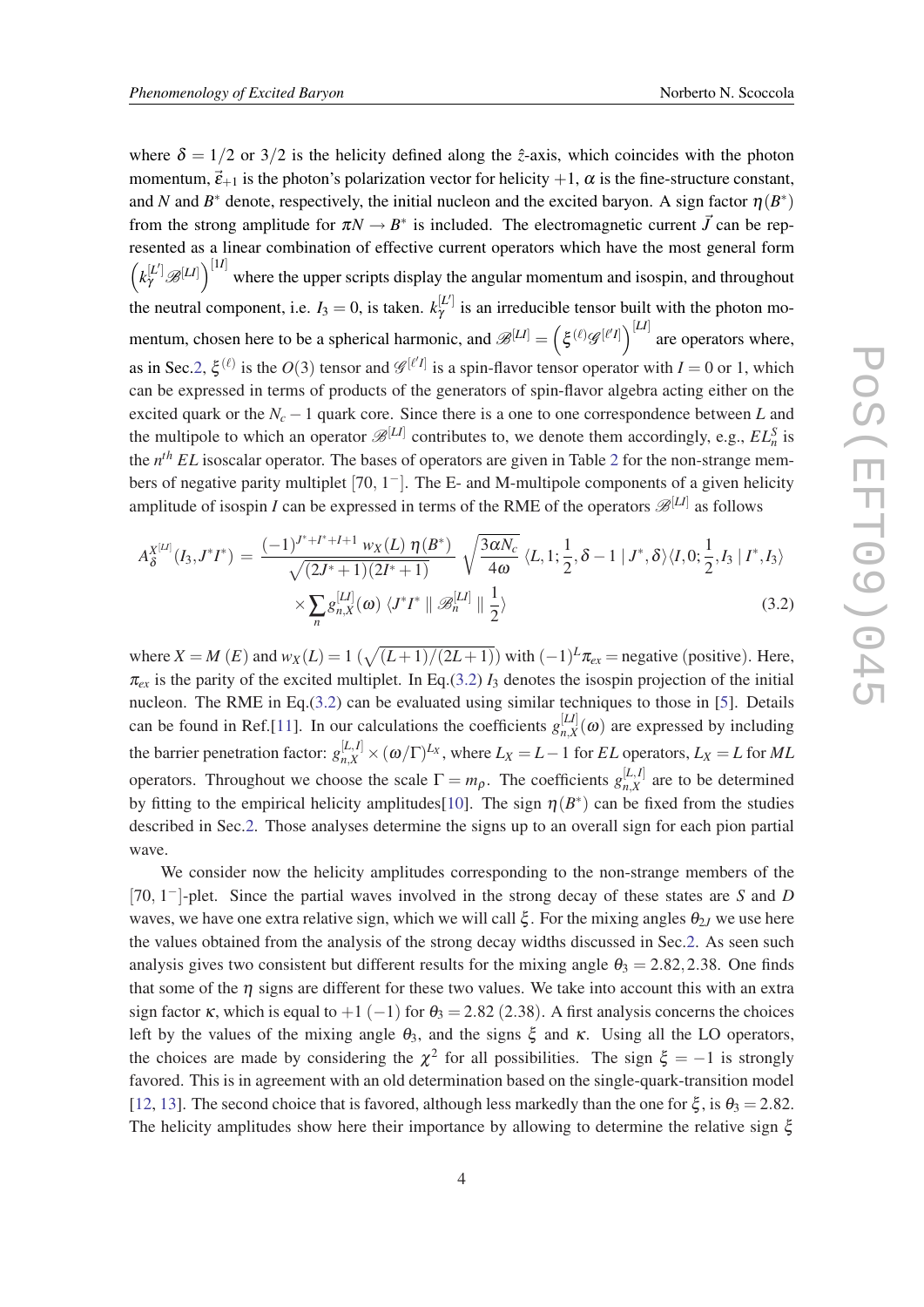between the strong *S* and *D* wave amplitudes, and by selecting between the two possible values of  $\theta_3$  consistent with the strong transitions. The results from the fits we have carried out are given in Table [2](#page-5-0). In the fits we expand the operator matrix elements in powers of  $1/N<sub>c</sub>$  to the order corresponding to the fit. In the LO fits, we have set the errors in the input helicity amplitudes to be 30% of the value of the helicity amplitude or the experimental value if this is larger. The point of this is to test whether or not the LO analysis is consistent in the sense that it gives a  $\chi^2_{\rm dof} \sim 1$ . For the NLO fits, we use of course the empirical errors. The LO fit shows a  $\chi^2_{\text{dof}}$  of 2.42. This indicates that there are NLO effects to be taken into account for a satisfactory fit. The NLO order fit NLO1, involves all operators in the basis. It gives values for the coefficients of the LO operators which are, within the expected deviations from  $1/N_c$  counting, consistent with the values obtained in the LO fits. Moreover, none of the coefficients of the NLO operators has a magnitude larger than that of the largest LO coefficients. This is a strong indication of the consistency of the 1/*N<sup>c</sup>* expansion. From the magnitude of the coefficients, it is obvious that only a few NLO operators are needed for a consistent fit. In fact, as shown by the fit NLO2 in Table [2,](#page-5-0) a consistent fit is obtained with only five LO and one NLO operators. Of these dominant operators four are one-body and LO, and two are two-body with one of them LO and the other NLO. Note also that none of the two-body *E*3 operators is required. It is remarkable that out of eleven NLO operators only one is essential for obtaining consistent fits. At this point it is important to mention that many of the empirical amplitudes have errors that are larger than what is needed for an accurate NLO analysis. It is for this reason that one cannot draw a more precise NLO picture which could unveil the role of other operators.

The helicity amplitudes corresponding to the positive parity resonances can be analyzed in a similar way[\[14](#page-6-0)]. In the case of the  $[56', 0^+]$ -plet states one finds that to LO only the M1 operator  $G^{[1,1]}$  contributes leading to  $\chi^2_{\text{dof}} \sim 2$ . The inclusion of one-body NLO operators improves somewhat the fit, although the two-body isovector M2 operator  $[S, G]^{[2,1]}$  is definitely required to get a good overall agreement with the empirical data. A similar situation happens for the  $[56,2^+]$ -plet resonances in the sense that the LO fit leads to  $\chi^2_{\text{dof}} \sim 2.1$ . In fact a minimum number of six operators, three of which are LO, is needed to get  $\chi^2_{\text{dof}} \sim 1$ . One of the required NLO operators is a two-body operator generally not included in quark model calculations.

## 4. Conclusions

To conclude, the  $1/N_c$  expansion of QCD provides a systematic approach to the properties of the excited baryons. The analysis of the masses shows that the  $N_c^0$  breaking of the spin-flavor symmetry is small. For strong decays one finds, in general, a dominance of the one-body LO operators. In some cases, as e.g. the D wave decays of the negative parity excited baryons, the  $1/N_c$  corrections are not well established due to the rather large uncertainties of the empirical data. In the particular case of the  $[56', 0^+]$  baryons, two-body NLO operators seem to be required to obtain a good description of the empirical data. In the case of the photoproduction amplitudes, the present analysis indicates that only a reduced number of operators in the basis turn out to be relevant. Several of those operators can be easily identified with those in quark models, but there are also two-body operators usually not included in quark models which are necessary for an accurate description of the empirical helicity amplitudes.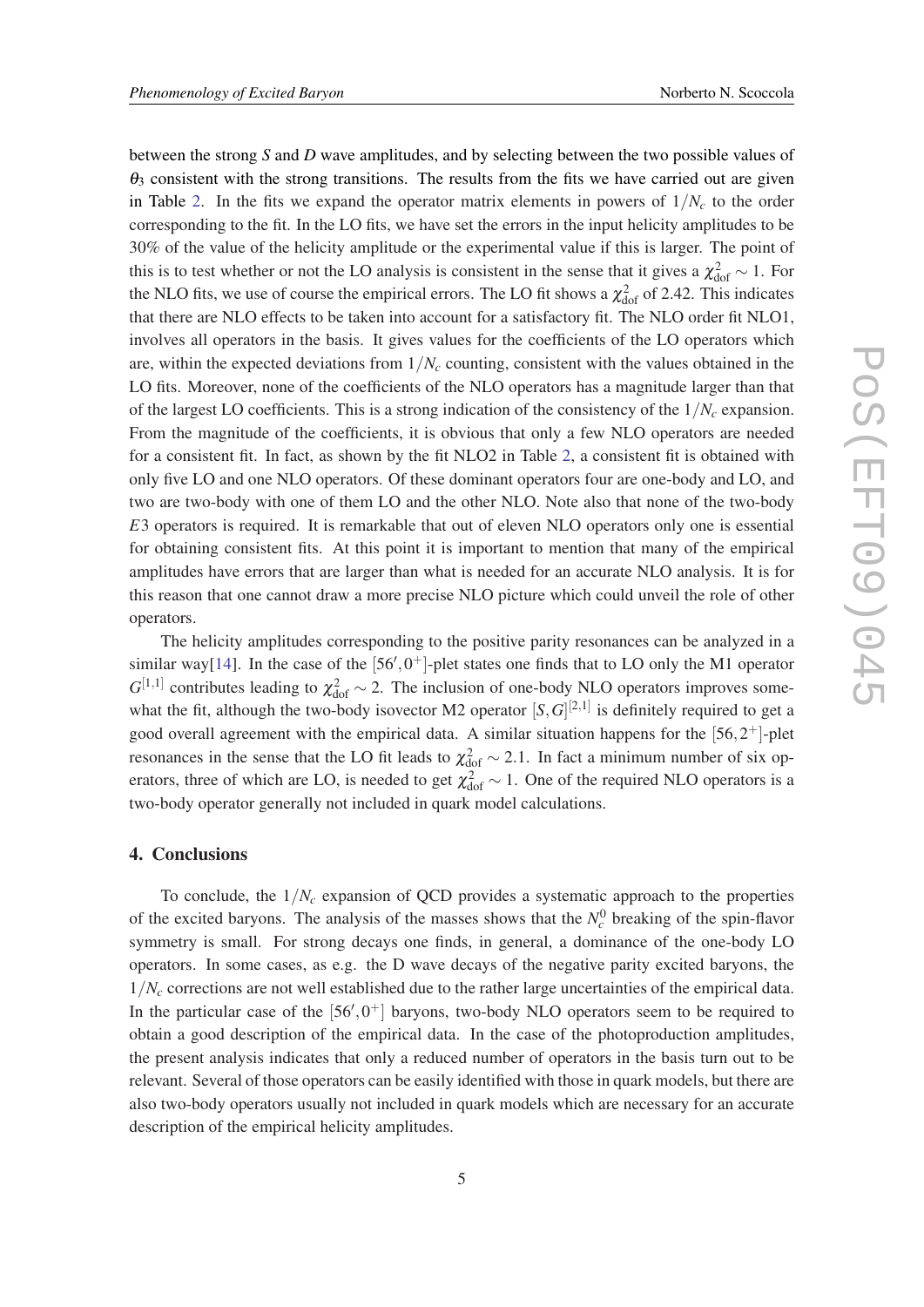| Operator                                                                                                   | LO          | NLO1                                | NLO <sub>2</sub> |
|------------------------------------------------------------------------------------------------------------|-------------|-------------------------------------|------------------|
| $E1_1^S = \overline{\left(\xi^{[1,0]}s\right)^{[1,0]}}$                                                    | $-0.4(0.2)$ | $-0.3(0.2)$                         | $-0.3(0.2)$      |
| $E1_{2}^{S} = \frac{1}{N_c} \left( \xi^{[1,0]} \left( s S_c \right)^{[0,0]} \right)^{[1,0]}$               |             | 0.5(0.6)                            |                  |
| $E1_3^S = \frac{1}{N_c} \left( \xi^{[1,0]} \left( s S_c \right)^{[1,0]} \right)^{[1,0]}$                   |             | 1.0(0.9)                            |                  |
| $E1_4^S = \frac{1}{N_c} \left( \xi^{[1,0]} \left( s S_c \right)^{[2,0]} \right)^{[1,0]}$                   |             | 0.5(0.6)                            |                  |
| $E1_1^V = (\xi^{[1,0]}t)^{[1,1]}$                                                                          | 2.3(0.3)    | 3.0(0.2)                            | 3.5(0.1)         |
| $E1_{2}^{V} = (\xi^{[1,0]}g)^{[1,1]}$                                                                      | $-0.7(0.4)$ | 0.4(0.3)                            |                  |
| $E1_{3}^{V} = \frac{1}{N_c} \left( \xi^{[1,0]} \left( s \, G_c \right)^{[2,1]} \right)^{[1,1]}$            | 0.4(0.5)    | $-0.2(0.4)$                         |                  |
| $E1_4^V = \frac{1}{N_c} \left( \xi^{[1,0]} (sT_c)^{[1,1]} \right)^{[1,1]}$                                 |             | $-1.9(1.4)$                         |                  |
| $E1_{5}^{V} = \frac{1}{N_{c}} \left( \xi^{[1,0]} \left( s \, G_{c} \right)^{[0,1]} \right)^{[1,1]}$        |             |                                     |                  |
| $+\frac{1}{4\sqrt{3}} E1_1^V$                                                                              |             | $-0.2(0.9)$                         |                  |
| $E1_{6}^{V} = \frac{1}{N_c} \left( \xi^{[1,0]} \left( s \, G_c \right)^{[1,1]} \right)^{[1,1]}$            |             |                                     |                  |
| $\frac{+ \frac{1}{2\sqrt{2}}\,E\,1_{2}^{V}}{M2_{1}^{S}=\left(\xi^{\,[1,0]}\hskip.03cm s\right)^{\,[2,0]}}$ |             | 4.2(0.9)                            | 3.9(0.8)         |
|                                                                                                            | 0.8(0.2)    | 1.5(0.3)                            | 1.3(0.2)         |
| $M2_{2}^{S} = \frac{1}{N_c} \left( \xi^{[1,0]} \left( s S_c \right)^{[1,0]} \right)^{[2,0]}$               |             | $-1.2(1.3)$                         |                  |
| $M2_3^S = \frac{1}{N_c} \left( \xi^{[1,0]} \left( s S_c \right)^{[2,0]} \right)^{[2,0]}$                   |             | $-1.2(1.7)$                         |                  |
| $M2_1^V = (\xi^{[1,0]}g)^{[2,1]}$                                                                          | 3.0(0.6)    | 3.8(0.6)                            | 3.9(0.4)         |
| $M2_{2}^{V} = \frac{1}{N_c} \left( \xi^{[1,0]} \left( s \, G_c \right)^{[2,1]} \right)^{[2,1]}$            |             | $-3.1(1.0)$ $-2.3(1.1)$ $-2.7(0.6)$ |                  |
| $M2_{3}^{V} = \frac{1}{N_c} \left( \xi^{[1,0]} \left( s \, T_c \right)^{[1,1]} \right)^{[2,1]}$            |             | $-0.1(1.1)$                         |                  |
| $M2_{4}^{V} = \frac{1}{N_c} \left( \xi^{[1,0]} \left( s \, G_c \right)^{[1,1]} \right)^{[2,1]}$            |             |                                     |                  |
| $+\frac{1}{2\sqrt{2}}M2_1^V$                                                                               |             | $-1.5(2.4)$                         |                  |
| $E3_1^S = \frac{1}{N_c} \left( \xi^{[1,0]} \left( s S_c \right)^{[2,0]} \right)^{[3,0]}$                   |             | 0.3(0.8)                            |                  |
| $E3_1^V = \frac{1}{N_c} \left( \xi^{[1,0]} (s G_c)^{[2,1]} \right)^{[3,1]}$                                | 0.7(0.9)    | 0.3(0.5)                            |                  |
| $\chi^2_{dof}$                                                                                             | 2.42        |                                     | 0.94             |
| dof                                                                                                        | 11          | $\overline{0}$                      | 13               |

<span id="page-5-0"></span>**Table 2:** Basis operators and fit parameters  $g_{nX}^{[L]}$  $\prod_{n,X}^{[L]}$  for the helicity amplitudes of non-strange [70, 1<sup>-</sup>] baryons. Errors are indicated in parenthesis. Results for the choice  $\xi = -1$  are shown.